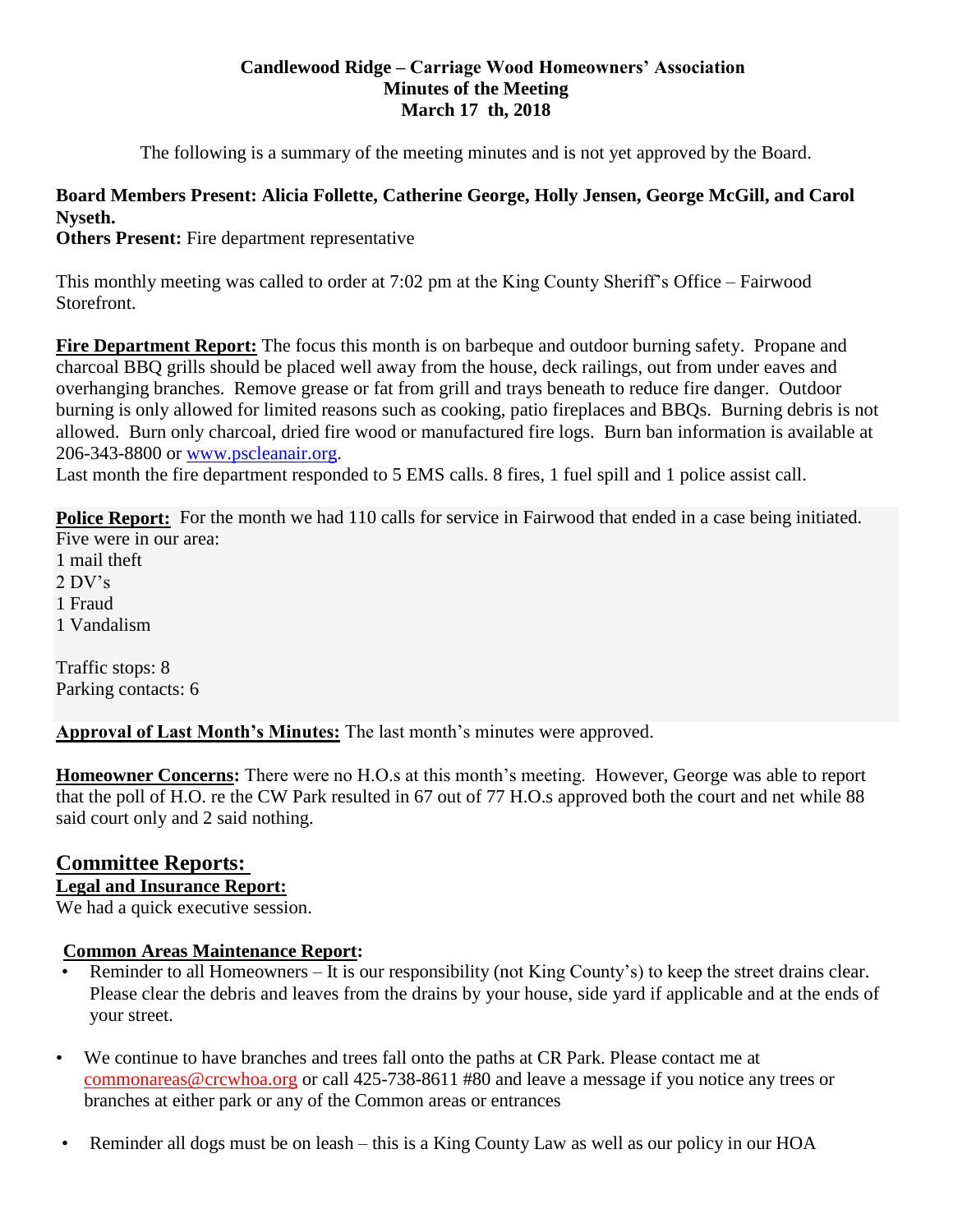- King County Sheriff Patrols and requests are now coordinated by the CAM Chair and monthly reports will be submitted before each monthly meeting. Please contact the Board with any areas of concern and we will do our best to accommodate.
- Please keep a watch for suspicious Activity and call 911
- **Reminder:** Our parks are private parks which exist for the use and enjoyment of HOA residents, their families and guests. They are not public parks. Our park usage rules apply to everyone. Following are some of the rules that have been established to maximize safety, and minimize liability and maintenance cost:
- A. Park Hours: 9:00 am to dusk.
- B. No Smoking, alcohol, drugs, loud music, golfing, motorized vehicles or **Fireworks** are allowed.
- C. Animals must be leashed and owners are responsible for cleaning up after their animals.

### **ACC Report:**

We accept ACR requests via e-mail when the form does not need paint chips. (All paint chips must be mailed or hand delivered.) It has been noted that paint requests have been received lately without paint chips as well as requests without ACR forms. All requests must be accompanied by ACR forms which must be signed, include a valid address and phone number and, if for paint or stain, must include paint chips and note which paint is for what part of the house (body, trim, deck, gutters, door, ...).

ACC requests for this month were: 1 tree removals 1 roof replacement 1 window replacement 1 garage door replacement 1 landscaping 1 concrete pad for a shed to be requested later 4 paint and 2 fence replacements

#### **Complaints Negotiations Report:**

There were two new complaints.

#### **Treasurer's Report:**

All is going well.

#### **Community Events Committee**

The Easter Eggstravaganza went well, thanks to all the volunteers.

Please note that, if a home owner wants to reserve a park, he or she should contact the CAM chair at [commonareas@crcwhoa.org](mailto:commonareas@crcwhoa.org) or call 425-738-8611 #80 and leave a message.

#### **Cul-de-Sac Committee**

George is still planning on reviewing the cul-de-sacs when time and weather permits.

#### **Web Site:**

No report this month.

#### **Capital Improvement Committee:**

We decided last month that the new CW basketball court will be  $44'x60'$  to allow for a 3 point line. (It will just be a half court.) It will be coated to help prevent wear and tear. The H.O.s were asked if they wanted a removable net for pickle ball and 67 out of 77 of the responses were for it. Please note that, when the concrete is poured (mid-May), people should refrain from stepping on the wet concrete. This includes children and pets.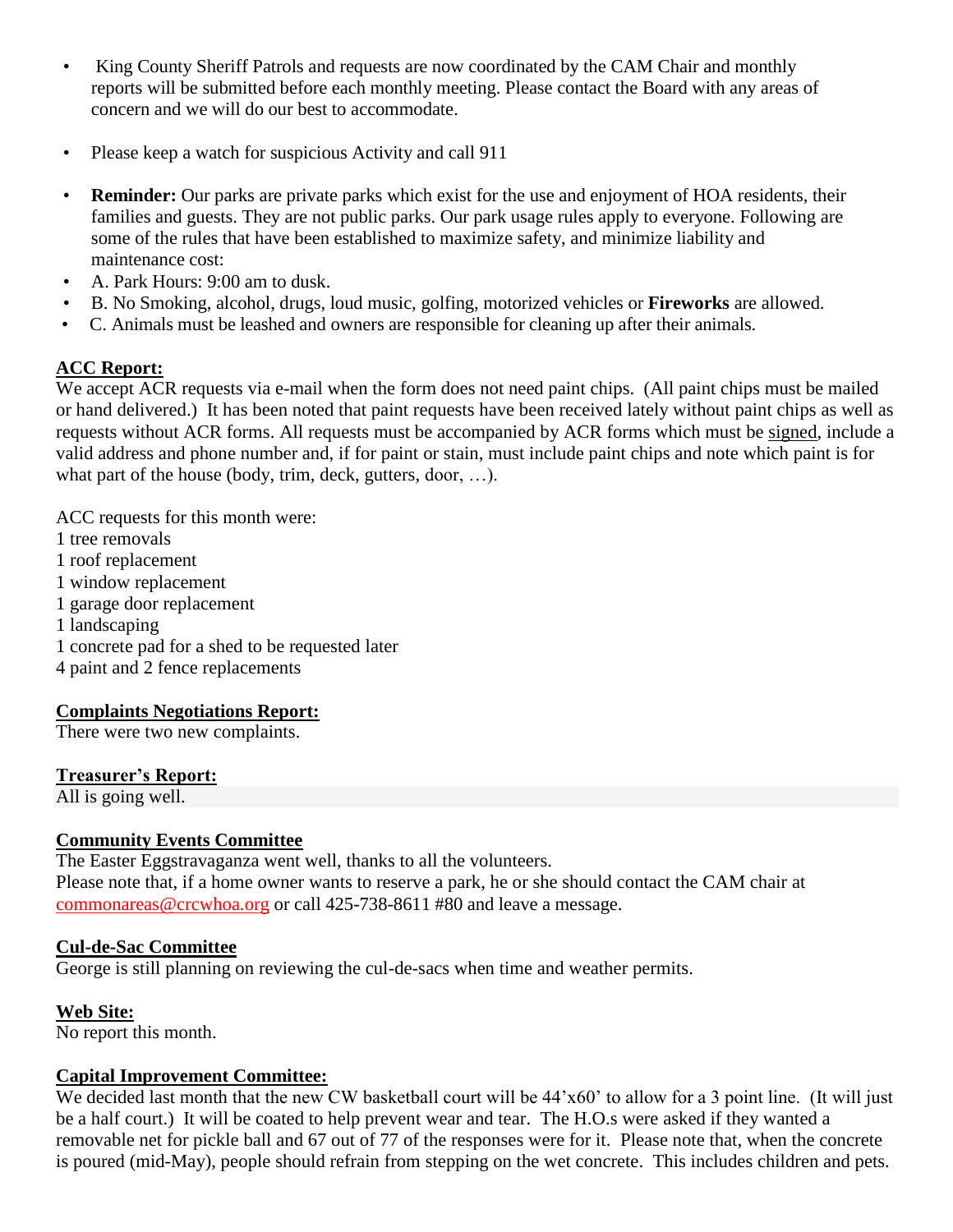People are enjoying the new toys.

#### **Nominating Committee**

No report this month but still need two new Board members.

#### **Old Business:**

We discussed the Spring walk about. It is planned to take place the last week of April and/or the first week of May. Teams were given their paperwork and samples of what to look for.

#### **New Business:**

None.

#### **We need two volunteers to join the Board as one of our 2017 members was not able to continue and we were down by one already.**

If you would like to give us your email address in order to be added to our email announcements please send your info to [bookkeeper@crcwhoa.org.](mailto:bookkeeper@crcwhoa.org) No one will see your email and we will not give it to anyone.

Roles for the 2018 HOA Board Members

| President / Common Areas Chair / Cul-de-sac Chair |  |
|---------------------------------------------------|--|
| Reporting Secretary / ACC Chair / Web Master      |  |
| Complaints / Treasurer                            |  |
| Vice President                                    |  |
| <b>Community Events Committee Chair</b>           |  |
| Legal and Insurance                               |  |
| * Volunteer, not a Board Member                   |  |
|                                                   |  |

**Special Topics:** Visit our Website and contact the HOA via Email at:

Web – [www.crcwhoa.org](http://www.crcwhoa.org/) Facebook - Candlewood Ridge/Carriagewood HOA Email – [president@crcwhoa.org](mailto:president@crcwhoa.org) [info@crcwhoa.org](mailto:info@crcwhoa.org) [architecture@crcwhoa.org](mailto:architecture@crcwhoa.org) If you would like to give us your email address in order to be added to our email announcements please send your info to [bookkeeper@crcwhoa.org.](mailto:bookkeeper@crcwhoa.org) Please visit us on Facebook also.

#### **Executive session:**

See earlier in the meeting.

A motion was made to adjourn the main meeting at 8:13pm.

#### **Next Board Meetings:**

- May  $15^{th}$ , 2018
- $\bullet$  June 19<sup>th</sup>, 2018
- $\bullet$  July  $17^{\text{th}}$ , 2018
- August  $21<sup>st</sup>$ , 2018
- September  $18<sup>th</sup>$ , 2018
- October  $16<sup>th</sup>$ , 2018
- November  $20^{th}$ , 2018
- December  $18^{th}$ , 2018